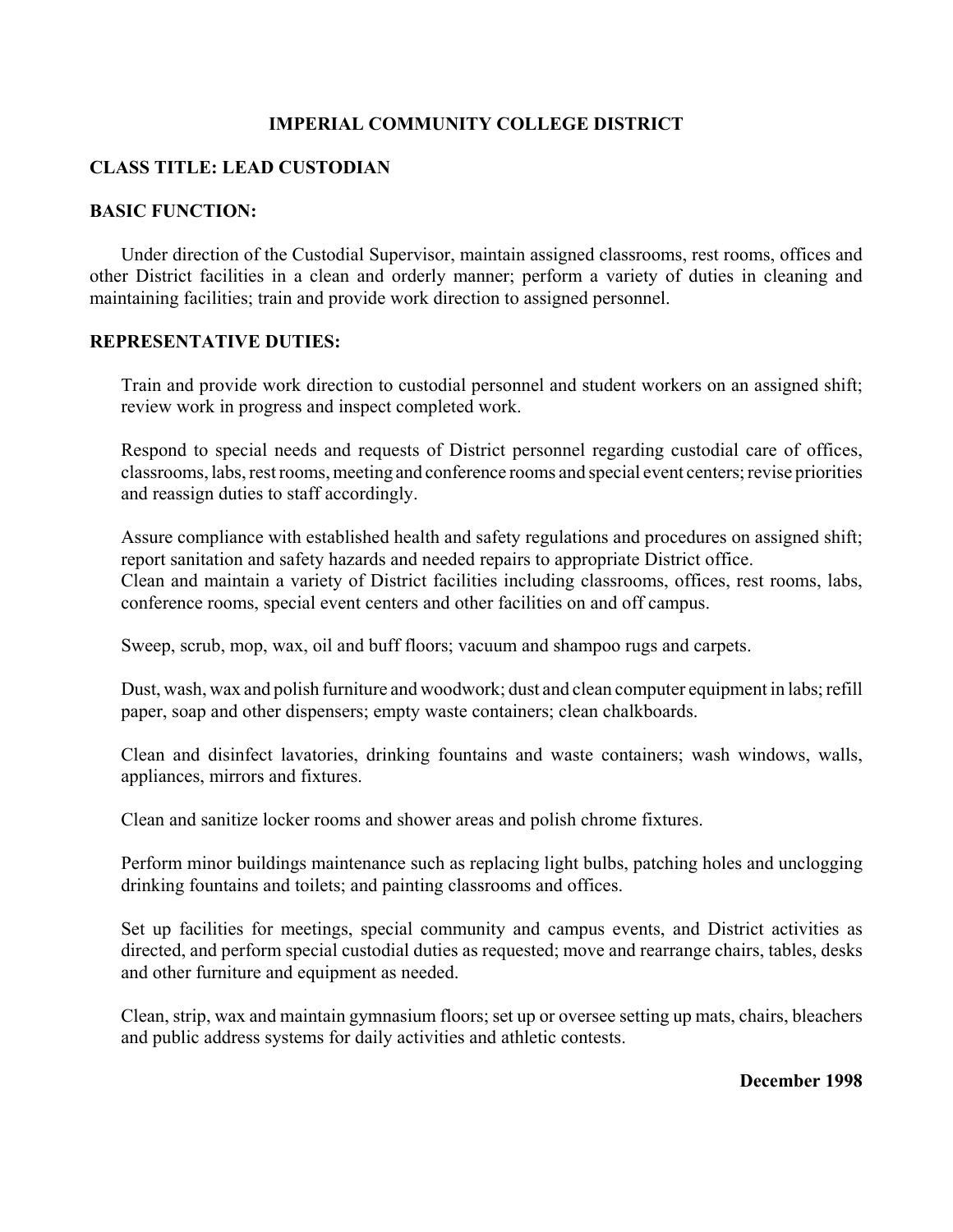### **LEAD CUSTODIAN (Continued) Page 2**

Safeguard District property by arming and disarming alarms, locking and unlocking doors, windows and gates, and taking other appropriate security measures applicable to assigned facilities.

Operate and demonstrate the use and maintenance of cleaners, buffers, vacuums, shampooers, scrubbers and other custodial equipment; mix and use cleaning agents to remove dirt and graffiti.

Provide assistance and directions to campus visitors; pick up paper and other refuse from grounds.

Perform related duties as assigned.

#### **KNOWLEDGE AND ABILITIES:**

KNOWLEDGE OF:

Principles of training and providing work direction to assigned custodial staff.

Requirements of maintaining buildings and facilities in a community college district in a safe, clean and orderly condition.

Modern cleaning methods including methods of cleaning and preserving floors, chalkboards, carpets, furniture, walls and fixtures.

Operation, use and general maintenance of cleaning equipment, tools, materials and supplies used in custodial work.

Health, sanitation and safety regulations and procedures.

ABILITY TO:

Provide work direction and training to custodial personnel on an assigned shift.

Assure the cleanliness of District buildings, offices, classrooms, labs, special event centers and other facilities.

Review work in progress and inspect completed work to determine conformance to established standards.

Use cleaning materials, equipment and methods according to predetermined standards.

Operate equipment and cleaning supplies used in custodial work.

Perform custodial work in accordance with established schedules, routines and standards.

Maintain classrooms, offices, labs, rest rooms, special event centers and other facilities in a clean, orderly and sanitary condition.

Lift objects weighing up to 50 pounds.

Work cooperatively with others.

Understand and follow oral and written directions.

Perform general buildings maintenance duties as required.

Maintain tile, carpeted and gymnasium floors.

**EDUCATION AND EXPERIENCE:** Any combination equivalent to: sufficient education to demonstrate the knowledge and abilities listed above and two years of custodial experience.